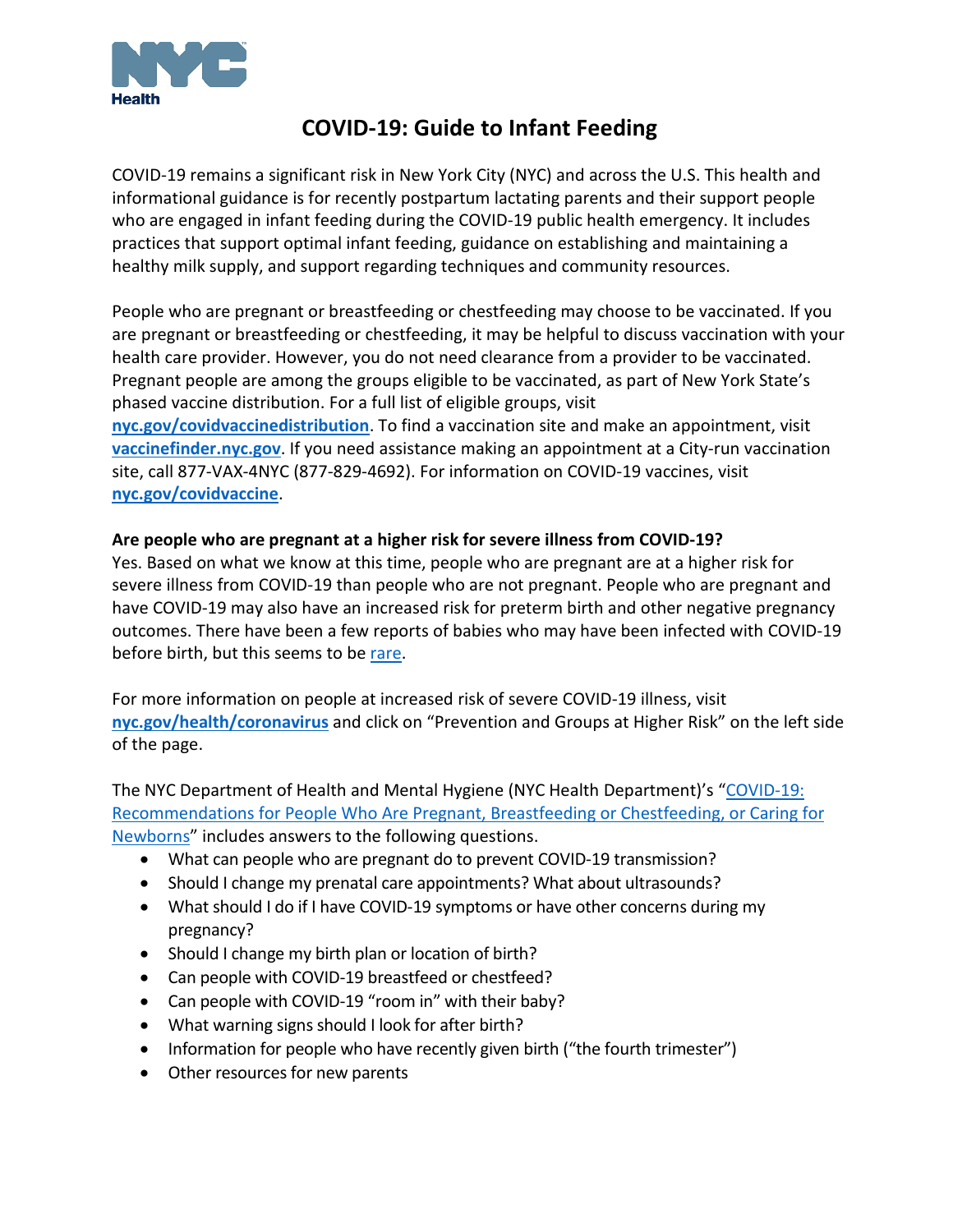#### **Food security during emergencies**

Breastfeeding or chestfeeding [is a critical part of disaster response.](https://www.cdc.gov/nccdphp/dnpao/features/disasters-infant-feeding/index.html) According to the Centers for Disease Control and Prevention (CDC), "breastfeeding remains the best infant feeding option in a natural disaster situation." Infants and children are most at risk during emergencies when infant formula and feeding supplies are limited, such as during the COVID-19 public health emergency. Additionally, some families may find themselves in unsanitary environments or without access to clean water due to the stay-at-home orders. These factors can increase risk of diarrhea or other diseases. It is important that parents who can provide breast milk to their baby are supported and protected in doing so.

#### **Why is breast milk important?**

Breast milk provides the best nutrition tailored specifically to your baby. It contains virtually all the protein, sugar, fat, vitamins and minerals that babies need to grow healthy and strong. It is easily digestible and adapts to the nutritional needs of your baby, feed by feed. It also lays the foundation for a baby's immune system by providing immunological factors, enzymes and white blood cells. Breast milk also contains antibodies that help protect your baby from infections, including respiratory infections and infections that cause diarrhea, common among babies during emergency situations.

#### **Can people with COVID-19 breastfeed or chestfeed?**

Yes. People with COVID-19 or people being evaluated for COVID-19 can breastfeed or chestfeed while taking precautions to avoid spreading the virus to their baby.

While evidence is limited at this time, it appears unlikely that COVID-19 can be transmitted to a baby while breastfeeding or chestfeeding. Due to the many benefits of breastfeeding or chestfeeding, including providing the birthing parent's antibodies (which protect the baby against infection overall), it is recommended that parents who want to feed their baby human milk do so while adhering to certain precautions, including washing their hands thoroughly with soap and water for at least 20 seconds immediately before breastfeeding or chestfeeding, and wearing a face covering while breastfeeding or chestfeeding. Another option is to pump or hand express milk. If using a pump, thoroughly wash all parts of the pump with soap and water between uses. Consider having someone who does not have COVID-19 feed the baby the parent's milk in a bottle.

#### **How can I make enough breast milk for my baby?**

Feeding soon after birth and often during the next few weeks in response to your baby's hunger cues (on-demand feeding) will help your body know to make enough breast milk to feed your baby. Skin-to-skin contact and rooming-in are two practices you can do in the hospital that will help with this and are good for the baby even if you are not feeding them breast milk.

Skin-to-skin contact involves placing your naked baby on your chest, skin-to-skin, immediately after birth and keeping them there until they feed, or at least 60 to 90 minutes. Rooming-in involves having your baby stay with you in your room, even if 6 feet apart. This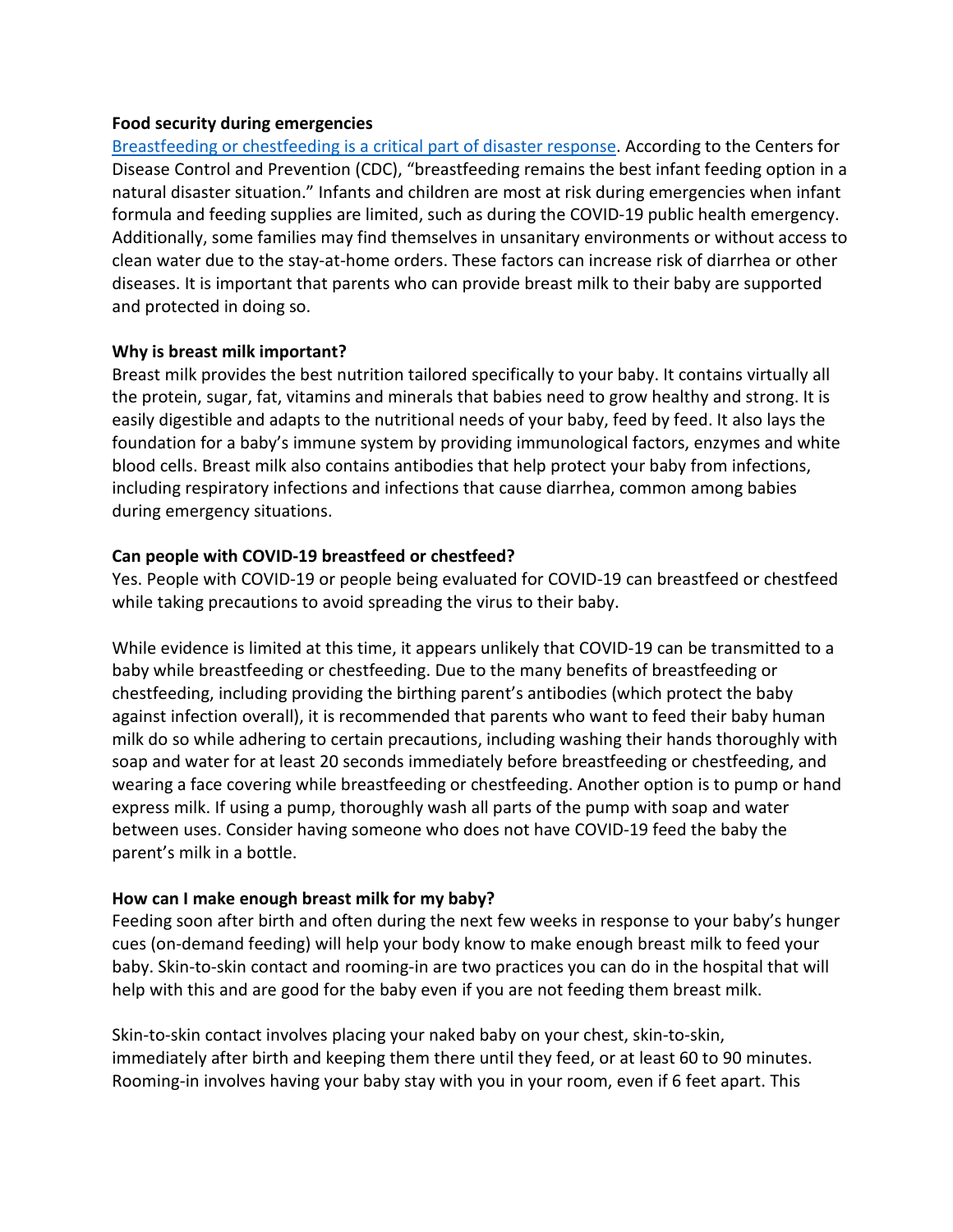will help you both learn about each other and give you plenty of opportunities to feed them when they show hunger cues.

## **Can people with COVID-19 "room in" with their baby?**

"Rooming in" is having your baby stay in the same as room as you. Some health care providers may recommend separating the baby from the parent who has COVID-19 while the parent is in the hospital or is being tested for COVID-19. This is to reduce the risk of the newborn becoming infected with COVID-19 and should be done on a case by case basis. The CDC recommends that the health care provider and parent make this decision jointly. A separation may last until the parent is no longer infectious or longer if the clinical situation changes. Separation may involve keeping the baby more than 6 feet away from the parent while in the same hospital room, or a true physical separation with another healthy adult assisting with caring for the baby.

Hospitals and birthing facilities may also limit the number of visitors to keep you and your support team safe. Your support team can include your partner, doula, friends or other family members you had planned to be present for the labor and birth. Make sure that your support team follows the hospital's instructions. For information on your rights during childbirth, visit **[nyc.gov/health](https://www1.nyc.gov/site/doh/index.page)** and search for **respectful care at birth.** 

## **What are some ways to promote a healthy breast milk supply?**

Whether you are rooming-in with your baby or have been separated for safety seasons, is it still important to express your breast milk regularly to establish and maintain your breast milk supply. Remember, you have to move breast milk to make breast milk. If you do not express your milk, your body will stop making so much. The hospital staff can help you. Let them know you want to feed your baby your milk and ask them to help you learn about and perform these practices, below.

- Starting Early and Starting Well
	- o [Breastfeeding in the First Hour: It's in Your Hands](https://vimeo.com/348861789)
	- o [The Breast Crawl and First Feed](https://globalhealthmedia.org/portfolio-items/breastfeeding-in-the-first-hours-after-birth/)
	- o [Attaching Your Baby to the Breast](https://globalhealthmedia.org/portfolio-items/attaching-your-baby-at-the-breast/?portfolioCats=191%2C94%2C13%2C23%2C65)
	- o [Creating Deeper Latching](http://www.nancymohrbacher.com/breastfeeding-resources-1/2016/6/5/creating-deeper-latching)
	- o [Ensuring a Good Milk Supply](https://globalhealthmedia.org/portfolio-items/increasing-your-milk-supply/?portfolioCats=191%2C94%2C13%2C23%2C65)
- Understanding [Normal Newborn Behavior,](https://kellymom.com/parenting/parenting-faq/fussy-evening/) [Feeding Cues](https://kellymom.com/bf/normal/hunger-cues/) and [Feeding on Demand](https://kellymom.com/ages/newborn/bf-basics/importance-responsive-feeding/)
- Expressing Milk
	- o [Hand Expression](https://med.stanford.edu/newborns/professional-education/breastfeeding/hand-expressing-milk.html) (Stanford) and [Hand Expression \(Global Health Media\)](https://globalhealthmedia.org/portfolio-items/how-to-express-breastmilk/?portfolioCats=191%2C94%2C13%2C23%2C65)
	- o [Using an Electric Pump and Hands-on Pumping](https://vimeo.com/291806551)
	- o [Power Pumping](http://www.nancymohrbacher.com/articles/2012/6/27/to-pump-more-milk-use-hands-on-pumping.html)
	- o [Pump Hygiene](https://www.cdc.gov/healthywater/hygiene/healthychildcare/infantfeeding/breastpump.html)
- Safe Storage and Feeding of Expressed Milk
	- o [Safe Milk Handing](https://www.cdc.gov/breastfeeding/recommendations/handling_breastmilk.htm)
	- o [Alternative Feeding Methods](https://www.youtube.com/watch?v=vrrrC5NyNnQ)
	- o Baby-Led/Paced Bottle Feeding
		- [Paced Bottle Feeding](https://www.youtube.com/watch?v=TuZXD1hIW8Q)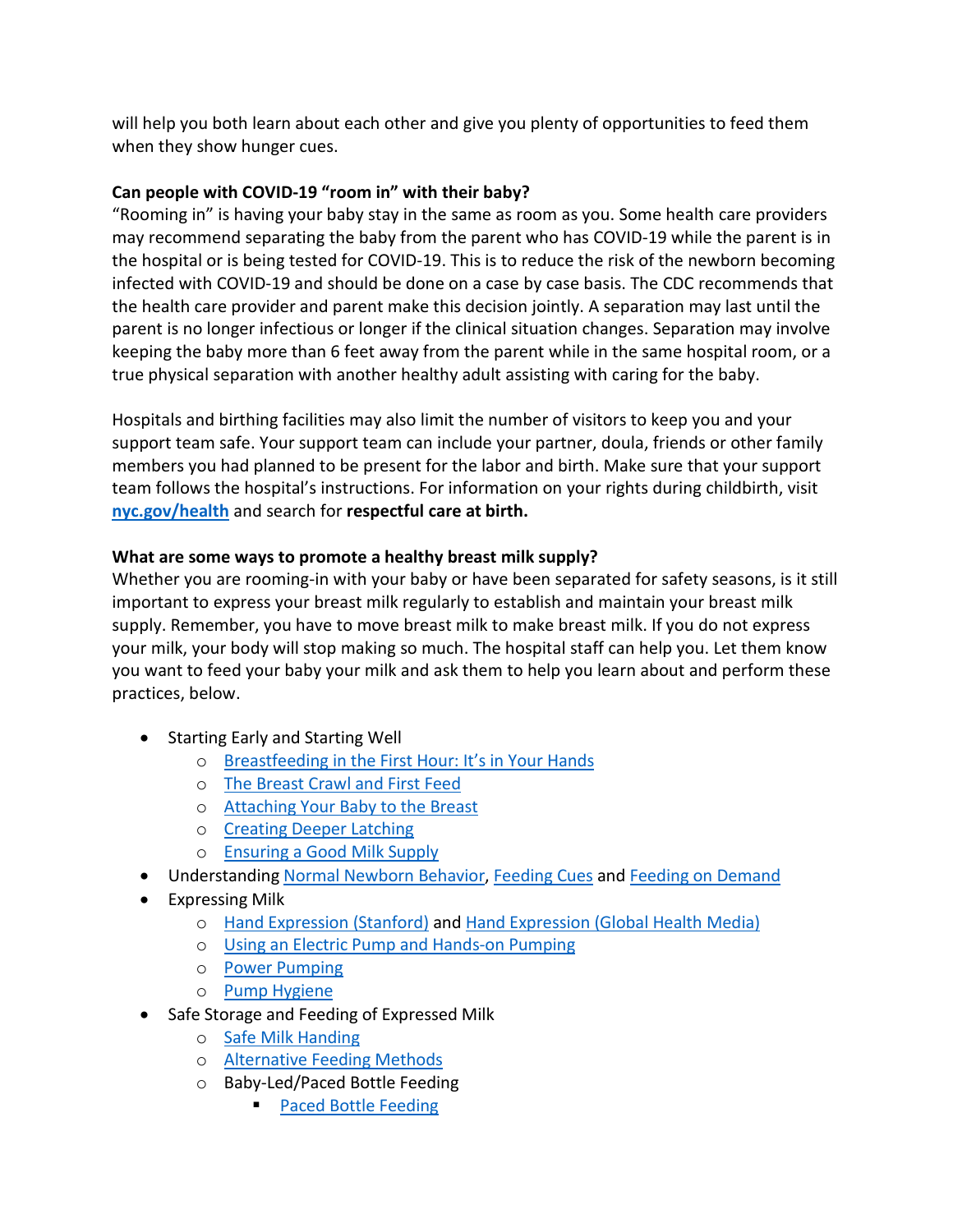- **[Bottle Feeding](https://kellymom.com/bf/pumpingmoms/feeding-tools/bottle-feeding/)**
- [Baby Led Bottle Feeding](https://www.wendyleveribclc.com/single-post/2018/05/04/Baby-led-bottle-feeding)
- [Practices to Promote Attachment](https://www.babycenter.com/baby-bonding) and Bonding
- [Promoting Milk Supply and Avoiding Formula Supplementation](https://kellymom.com/hot-topics/low-supply/)
- [Chestfeeding/Lactation Support for LGBTQIA+ People](https://happymilk.us/lgbtqia-resources/)
- Transition to Direct Breastfeeding or Chestfeeding afte[r Supplementing](https://kellymom.com/ages/newborn/nb-challenges/decrease-formula/)[/Pumping](https://thruparenting.com/reintroducing-breastfeeding-after-exclusively-pumping/)

## **What alternative feeding methods are available if I choose not to breastfeed or chestfeed, or am unable to produce enough breast milk for my baby?**

The preferred next alternative is donor human breast milk. Contact [The New York Milk Bank](https://www.nymilkbank.org/) at 212-956-6455 or visit **[nymilkbank.org](http://www.nymilkbank.org/)** for further support.

If donor human breast milk is not available, infant formula is the next preferred alternative. While infant formula is an important resource for families who cannot or choose not to breastfeed or chestfeed, emergencies can cause scarcity of formula as well as challenges securing formula during stay-at-home orders. Due to higher demand, manufacturing interruptions or delays and the closing of businesses and stores that sell formula, families may find themselves in a challenging situation. Additionally, formula feeding may increase financial burden on families who are experiencing job loss or other changes to income. It also requires clean water, power or fuel, and electricity to properly prepare, sanitize and store formula. (For more information on preparing formula, see [Safe Formula Preparation](https://www.cdc.gov/nutrition/InfantandToddlerNutrition/formula-feeding/index.html) and the Baby-Led/Paced Bottle Feeding resources, above.) Families may not be able to provide formula in a safe and clean environment or afford enough formula to feed their babies and may begin "stretching" or diluting formula, which is **not** advised. If you need formula and are unable to obtain or afford it, contact your local [Special Supplemental Nutrition Program for Women, Infants and Children](https://www.health.ny.gov/prevention/nutrition/wic/)  [\(WIC\) office](https://www.health.ny.gov/prevention/nutrition/wic/) for further support.

## **What types of food assistance are available to ensure my family and I stay healthy and fed?**

It is important that you and your family are staying healthy and fed, particularly the parent who is breastfeeding or chestfeeding. If you or your family are struggling with food security due to access or cost issues, call **311** and say "Get food"; text "NYC FOOD" or "NYC COMIDA" to 877- 877 to find a free meal distribution site near you; or visit **[nyc.gov/getfood](https://www.nyc.gov/getfood)** to find a food pantry or to determine eligibility for free meal delivery.

## **What are some post-partum support resources?**

The following resources can help support you and your baby after giving birth.

- Call **[311](https://portal.311.nyc.gov/)** and ask for **[newborn care](https://portal.311.nyc.gov/article/?kanumber=KA-02564)**.
- Postpartum Doula Support
	- o [Ancient Song Doula Services](https://www.ancientsongdoulaservices.com/)
	- o [By My Side Birth Support](https://www1.nyc.gov/site/doh/health/neighborhood-health/healthy-start-brooklyn.page) Program (under "Doula Services", for clients who enroll prenatally)
	- o [Brooklyn Perinatal Network](http://www.bpnetwork.org/nyc/)
	- o [Caribbean Women's Health Association](http://www.cwha.org/) (Brooklyn, Queens, Manhattan)
	- o [Community Health Center of Richmond](http://www.chcrichmond.org/) (Staten Island)